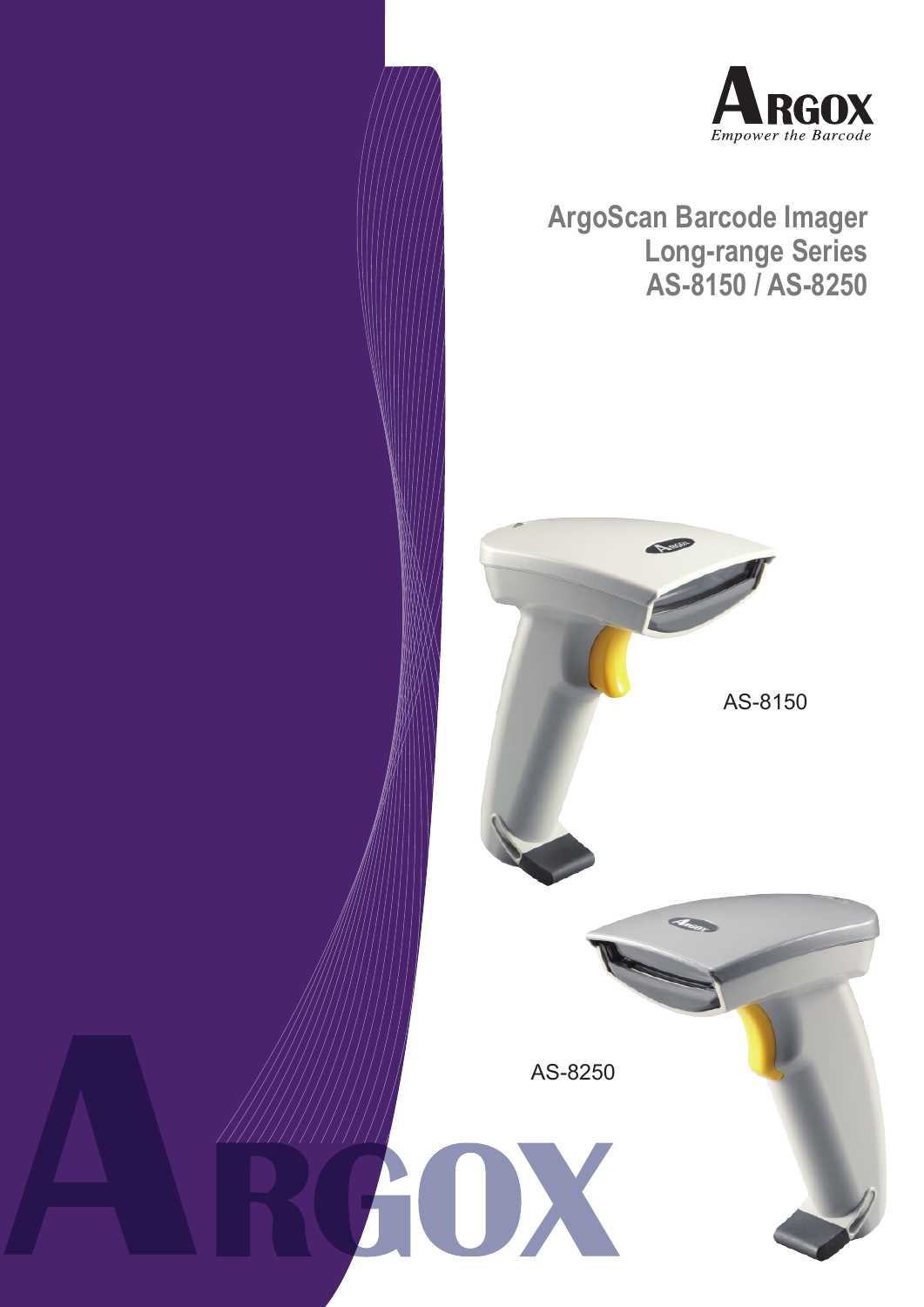# **Desktop Label Printer Outstanding Series AS-8150 / AS-8250**

### **Features**

- Gerneral Purpose reader a signle device covering the broadest range of application
- Durable without any moving parts to wear out
- Plug and play connectivity All popular interfaces are on board KBW /USB/RS-232
- 270 scans per second and working range from contact to 250mm on medium density barcodes
- AS-8250 Support PDF417 decoding
- Aiming line- Aiming line for easy-of-use in scanning barcode
- Excellent Scanning Performance starting at 0.1mm (4 mil)
- Readable Under Sun Light
- Reliability
	- (1) Trigger: 1,000,000 times
	- (2) Cable: 320,000 times (90°)
	- (3) Drop: 1.5 meter

| <b>Depth of Field</b> |                          |                          |
|-----------------------|--------------------------|--------------------------|
| <b>Resolution</b>     | AS-8150                  | AS-8250                  |
| 5 mil                 | $25 - 85$ mm             | $25 - 85$ mm             |
| $10 \text{ mil}$      | $13 \sim 150 \text{ mm}$ | $13 \sim 150 \text{ mm}$ |
| 13 mil                | $13 \sim 200$ mm         | $13 \sim 200$ mm         |
| 20 mil                | $25 \sim 300$ mm         | $25 \sim 300$ mm         |
| 40 mil                | $50 \sim 600$ mm         | $50 \sim 600$ mm         |



## **Applications**

POS **Pharmacy** Medical Treatment Financial Service Retail Logistic

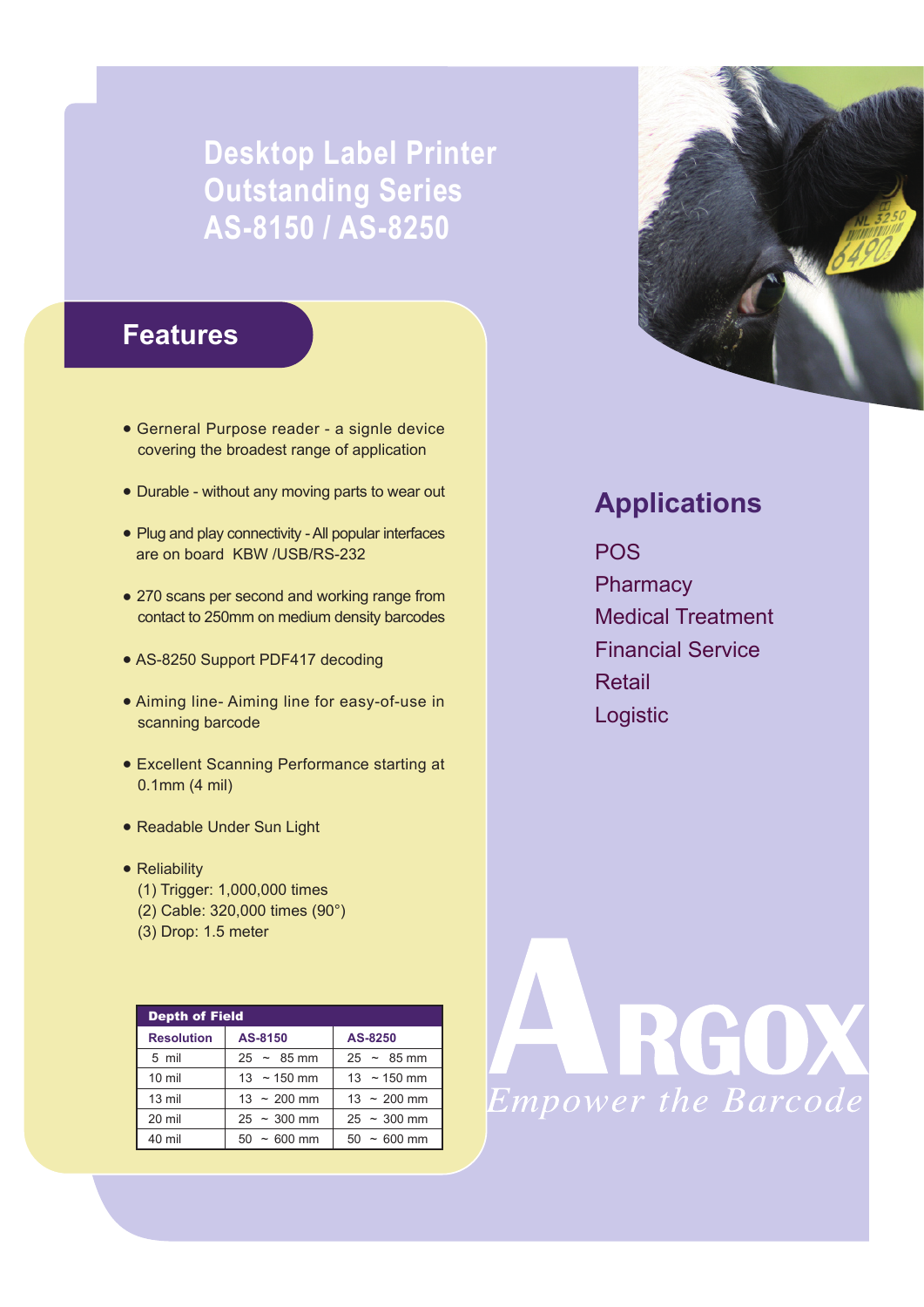

### **Product Values**





Accessories



#### AS-8150

The durable and ergonomically designed AS-8150 is the best-value handheld scanner in its class. This mid-range CCD scanner replaces traditional laser bar code scanners, but at a lower cost. The AS-8150 has a high intensity aiming line and captures bar codes from as far away as 200 mm. High speed bar code captures at 200 scans per second use our patented "Digi-Decode" technology. This scanner is easy to aim and scans codes in any lighting environment. The AS-8150 features both handheld and fixed projection modes, as well as long-range activation and an adjustable stand (optional) for automated operation. Flash ROM with Meteor upgrade utility is included.

#### AS-8250

The AS-8250 long range scanner is suitable for a wide range of applications, from retail checkout and inventory management, to invoicing in offices and shipping/receiving control in factories. This long range model delivers fast and accurate reading of PDF codes, Code 16K as well as all standard linear symbologies. The AS-8250 provides users with many benefits, including a 200mm scanning range, small size, and cost effectiveness. The scanner offers an all-in-one universal host interface, and a Windows utility is included.

> AS-8150 stand